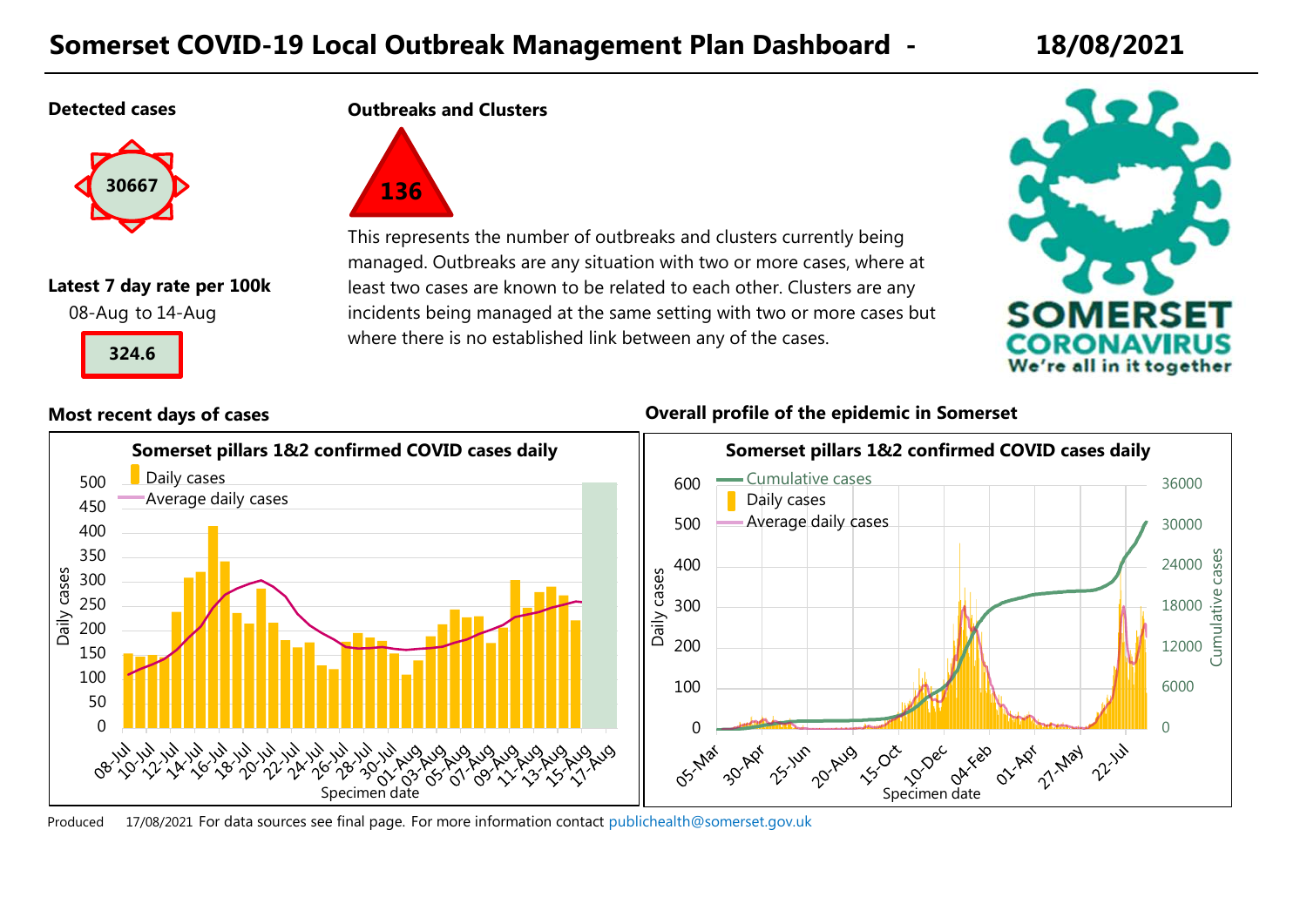# **Somerset COVID-19 Local Outbreak Management Plan Dashboard - Cases**

### **Weekly cases (excludes most recent three days with incompletely reported results)**

| <b>District</b>     | $18 -$ Jul<br>to 24-Jul | 7 day rate<br>per 100k | $25$ -Jul<br>to $31$ -Jul | 7 day rate<br>per 100k | $01$ -Aug<br>to 07-Aug | 7 day rate<br>per 100k | 08-Aug<br>to 14-Aug | 7 day rate<br>per 100k |
|---------------------|-------------------------|------------------------|---------------------------|------------------------|------------------------|------------------------|---------------------|------------------------|
| Mendip              | 345                     | 298.5                  | 218                       | 188.6                  | 261                    | 225.8                  | 291                 | 251.8                  |
| Sedgemoor           | 278                     | 225.7                  | 255                       | 207.0                  | 385                    | 312.6                  | 721                 | 585.3                  |
| Som W & Taun.       | 270                     | 174.1                  | 381                       | 245.6                  | 399                    | 257.2                  | 414                 | 266.9                  |
| <b>Sth Somerset</b> | 479                     | 284.5                  | 273                       | 162.2                  | 375                    | 222.8                  | 399                 | 237.0                  |
| <b>Somerset</b>     | 1372                    | 244.0                  | 1127                      | 200.5                  | 1420                   | 252.6                  | 1825                | 324.6                  |



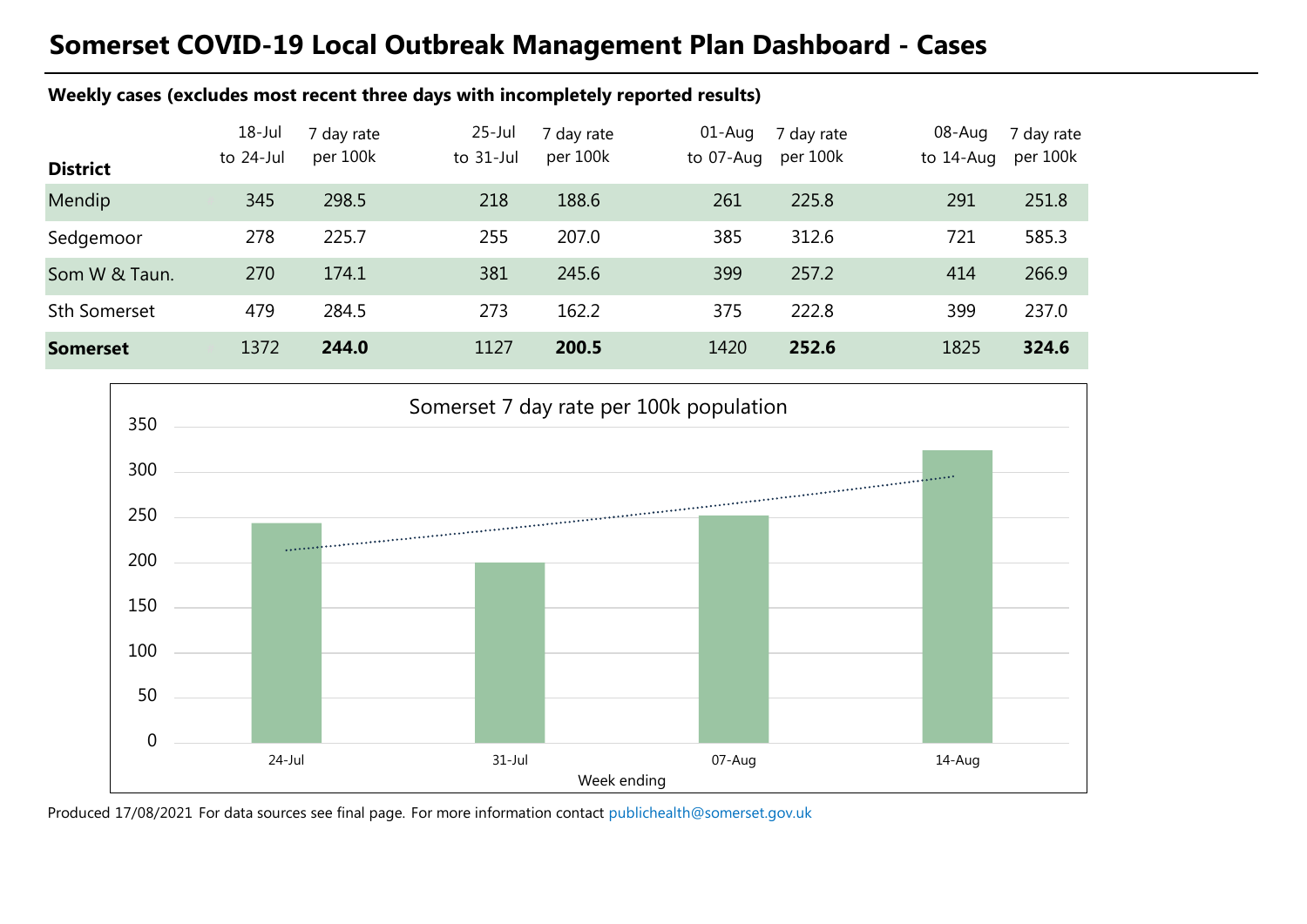### **Somerset COVID-19 Local Outbreak Management Plan Dashboard - Cases Map**



### **Date range** 08-Aug to 14-Aug **the act of the contract of the contract of the contract of the Weekly rate per 100k 08-Aug 14-Aug**

The numbers in this map show the current cases in the past 7 days, the colour of the tag shows the equivalent rate of positive cases per 100,000 population over a 7 day period. Case numbers in Taunton, Wellington, Chard, Yeovil, Bridgwater and Frome have been combined across the urban area with rates based on the combined area population.

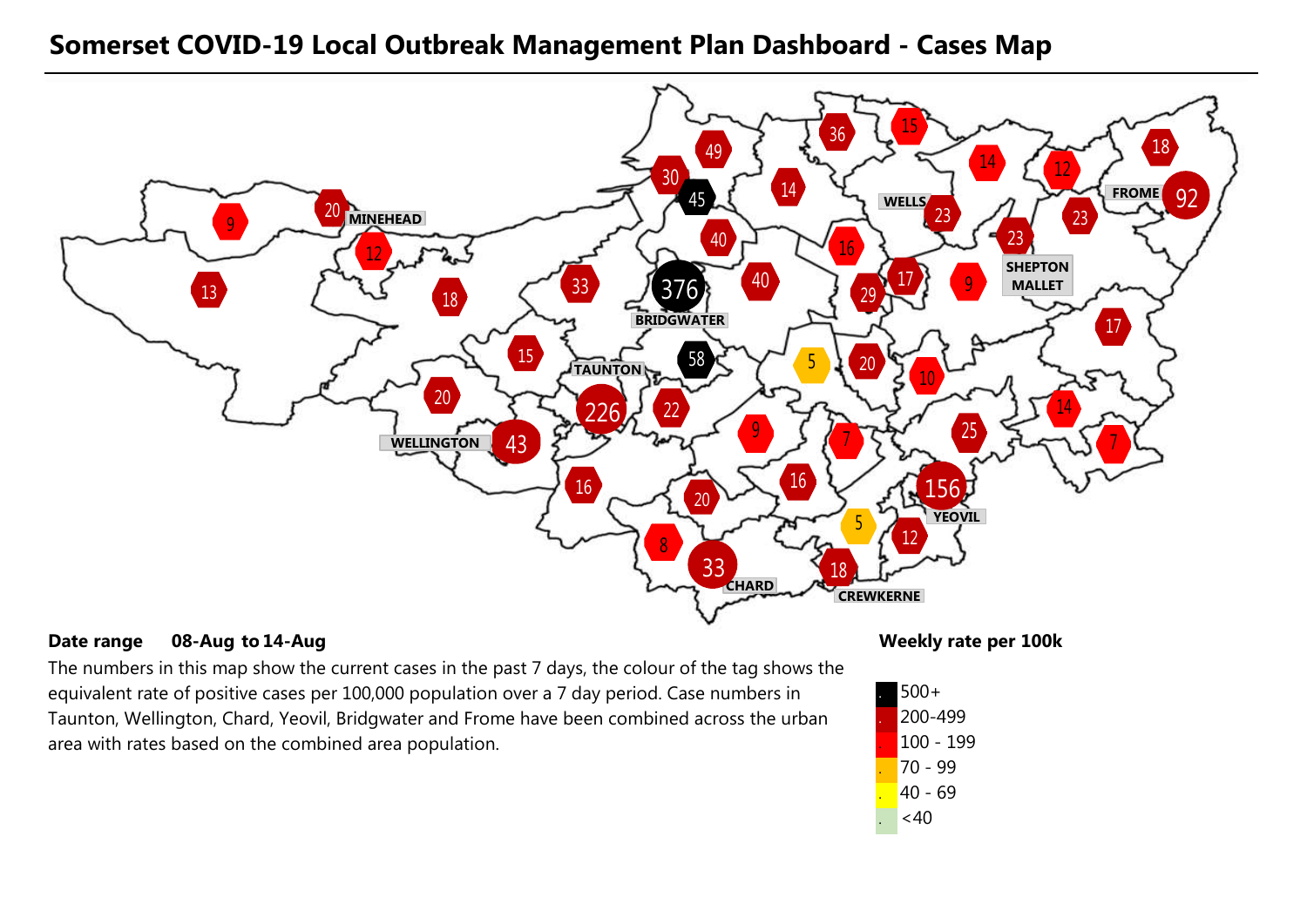## **Somerset COVID-19 Local Outbreak Management Plan Dashboard - Wider Context**

| Latest R number range for the South West                                                                                                                                                                                                                                                                                                                                                                                                                                           | What is R?                                                                                                                                                                                                                                          | <b>Region</b>                         | R                                                                                                                              |
|------------------------------------------------------------------------------------------------------------------------------------------------------------------------------------------------------------------------------------------------------------------------------------------------------------------------------------------------------------------------------------------------------------------------------------------------------------------------------------|-----------------------------------------------------------------------------------------------------------------------------------------------------------------------------------------------------------------------------------------------------|---------------------------------------|--------------------------------------------------------------------------------------------------------------------------------|
|                                                                                                                                                                                                                                                                                                                                                                                                                                                                                    | The reproduction number (R) is the                                                                                                                                                                                                                  | UK                                    | No longer produced                                                                                                             |
| $0.8 - 1.1$                                                                                                                                                                                                                                                                                                                                                                                                                                                                        | average number of secondary infections                                                                                                                                                                                                              | England                               | $0.8 - 1.0$                                                                                                                    |
|                                                                                                                                                                                                                                                                                                                                                                                                                                                                                    | produced by 1 infected person.                                                                                                                                                                                                                      | East of England                       | $0.8 - 1.1$                                                                                                                    |
| Last updated on Friday 13 Aug 2021                                                                                                                                                                                                                                                                                                                                                                                                                                                 | An R number of 1 means that on<br>average every person who is infected will                                                                                                                                                                         | London                                | $0.8 - 1.0$                                                                                                                    |
| Produced by:                                                                                                                                                                                                                                                                                                                                                                                                                                                                       | infect 1 other person, meaning the total<br>number of new infections is stable.                                                                                                                                                                     | Midlands                              | $0.8 - 1.0$                                                                                                                    |
| UK Government Scientific Advisory Group for Emergencies (SAGE)                                                                                                                                                                                                                                                                                                                                                                                                                     |                                                                                                                                                                                                                                                     | <b>NE and Yorks</b>                   | $0.8 - 1.0$                                                                                                                    |
|                                                                                                                                                                                                                                                                                                                                                                                                                                                                                    |                                                                                                                                                                                                                                                     | North West                            | $0.8 - 1.0$                                                                                                                    |
|                                                                                                                                                                                                                                                                                                                                                                                                                                                                                    |                                                                                                                                                                                                                                                     | South East                            | $0.8 - 1.0$                                                                                                                    |
|                                                                                                                                                                                                                                                                                                                                                                                                                                                                                    |                                                                                                                                                                                                                                                     | South West                            | $0.8 - 1.1$                                                                                                                    |
| National comparison daily lab confirmed cases 7-day averages<br>per 100k pop<br>600<br>-England<br>reported for three days from<br>South West<br>500<br>as test<br>results not usually fully<br>Somerset<br>specimen date.<br>400<br>data<br>cases in<br>300<br>Incomplete<br>200<br>Lab confirmed<br>100<br>$\Omega$<br>06-Aug<br>07-Aug<br>OS-Aug<br>08-Aug<br>13-Aug<br>09-Aug<br>11-Aug<br>12-Aug<br>14 Aug<br>15-Aug<br>16-Aug<br>10 Aug<br>OA AUS<br>11-Aug<br>Specimen date | National comparison lab confirmed cases 7-day averages<br>per 100k<br>1200<br>cases in regions<br>1000<br>800<br>600<br>400<br>Lab confirmed<br>200<br>$\Omega$<br>25-14-<br>20-Aug<br><b>ISIDEE</b><br>30-ADY<br>10-Dec<br>OS-Mar<br>Specimen date | OAT-Feb<br>O1-Apr<br>21-2084<br>22.14 | Somerset<br>South West<br>South East<br>.ondon<br>of Eng.<br>W. Mids<br>E. Mids<br>York & Hum<br>N. West<br>N. East<br>England |

Produced 17/08/2021 For data sources see final page. [For more information contact](mailto:publichealth@somerset.gov.uk) publichealth@somerset.gov.uk

Specimen date

### **Somerset COVID-19 Local Outbreak Management Plan Dashboard - Hospital Activity**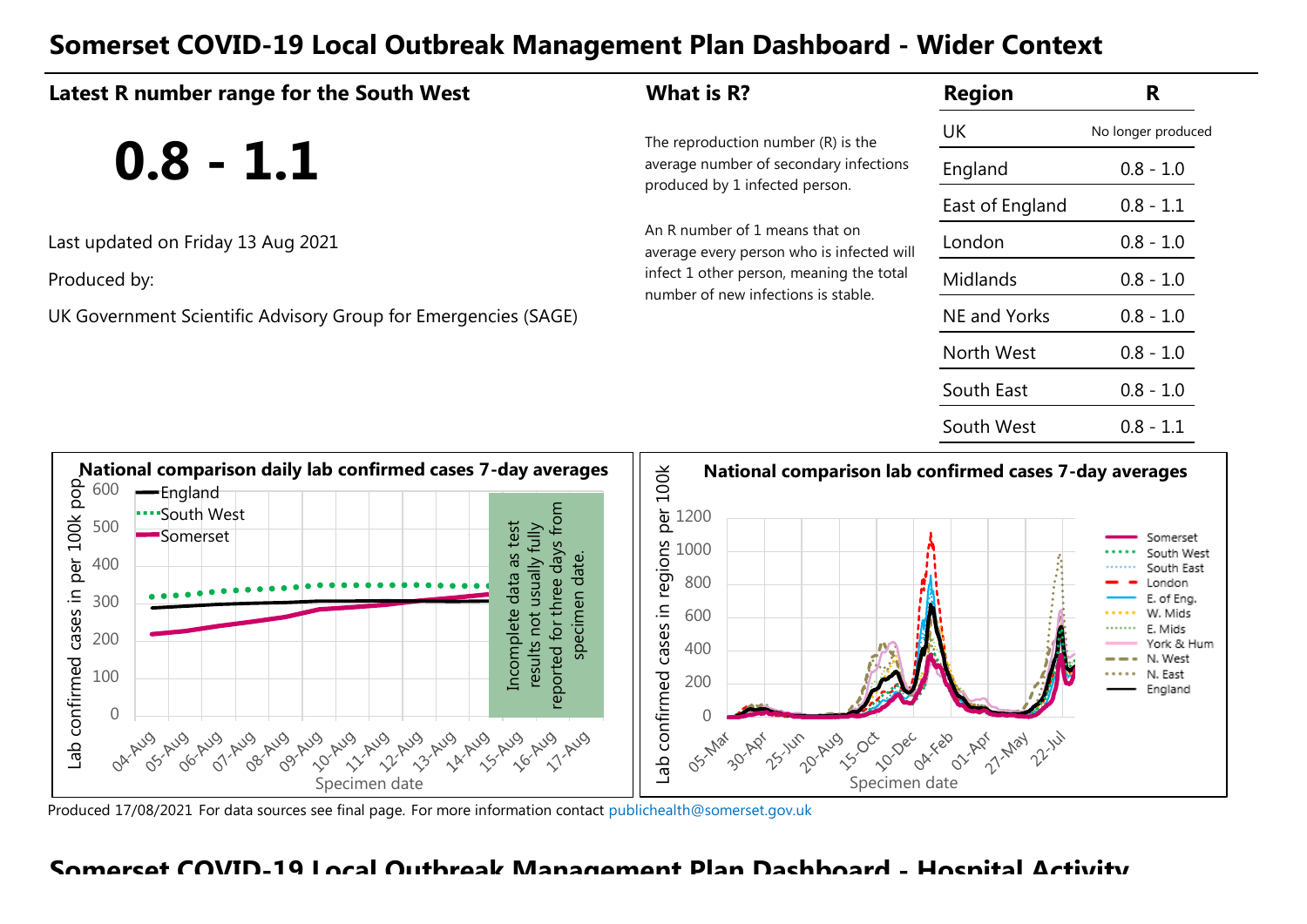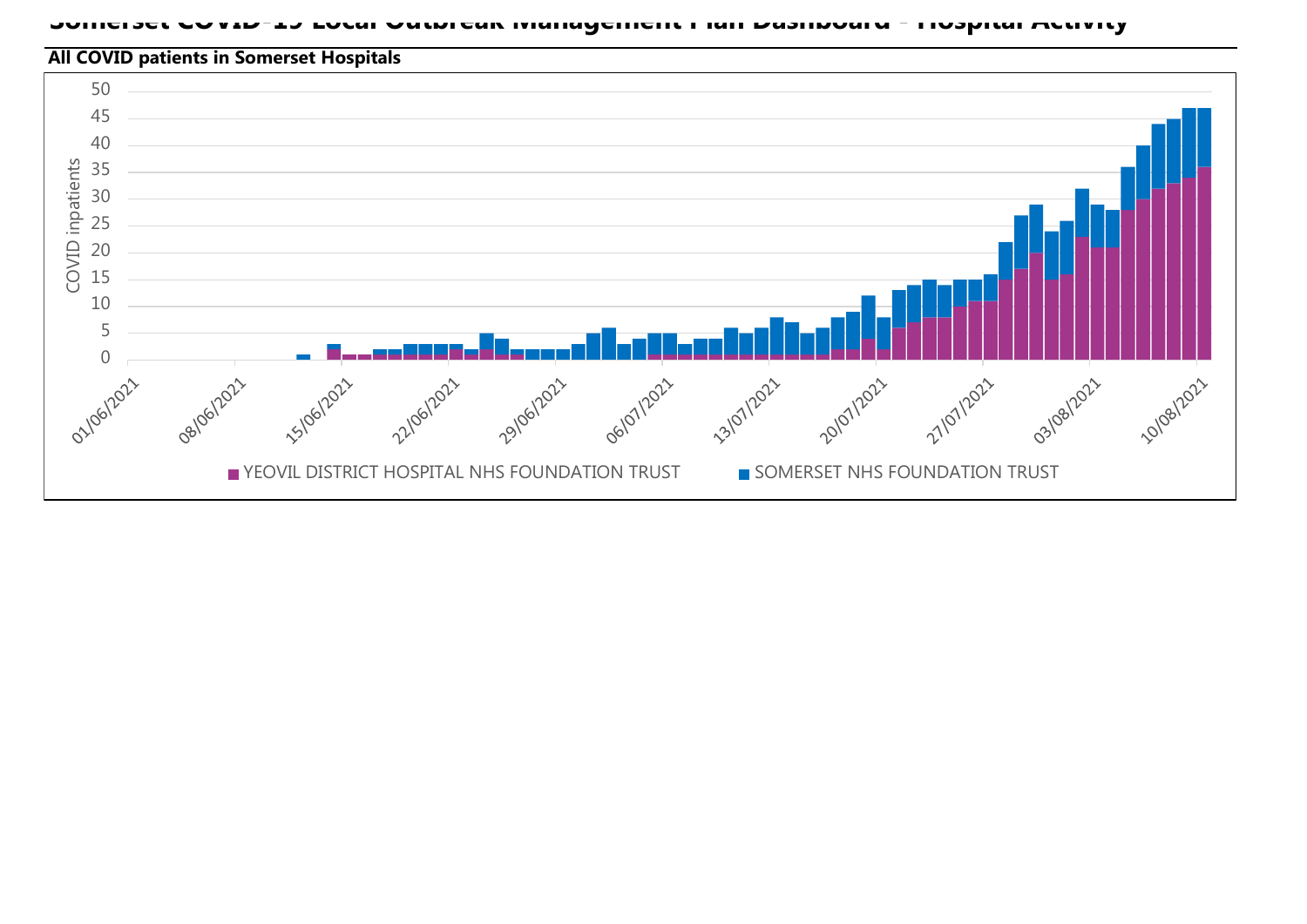### **Somerset COVID-19 Local Outbreak Management Plan Dashboard - Deaths**



Produced 17/08/2021 For data sources see final page. [For more information contact](mailto:publichealth@somerset.gov.uk) publichealth@somerset.gov.uk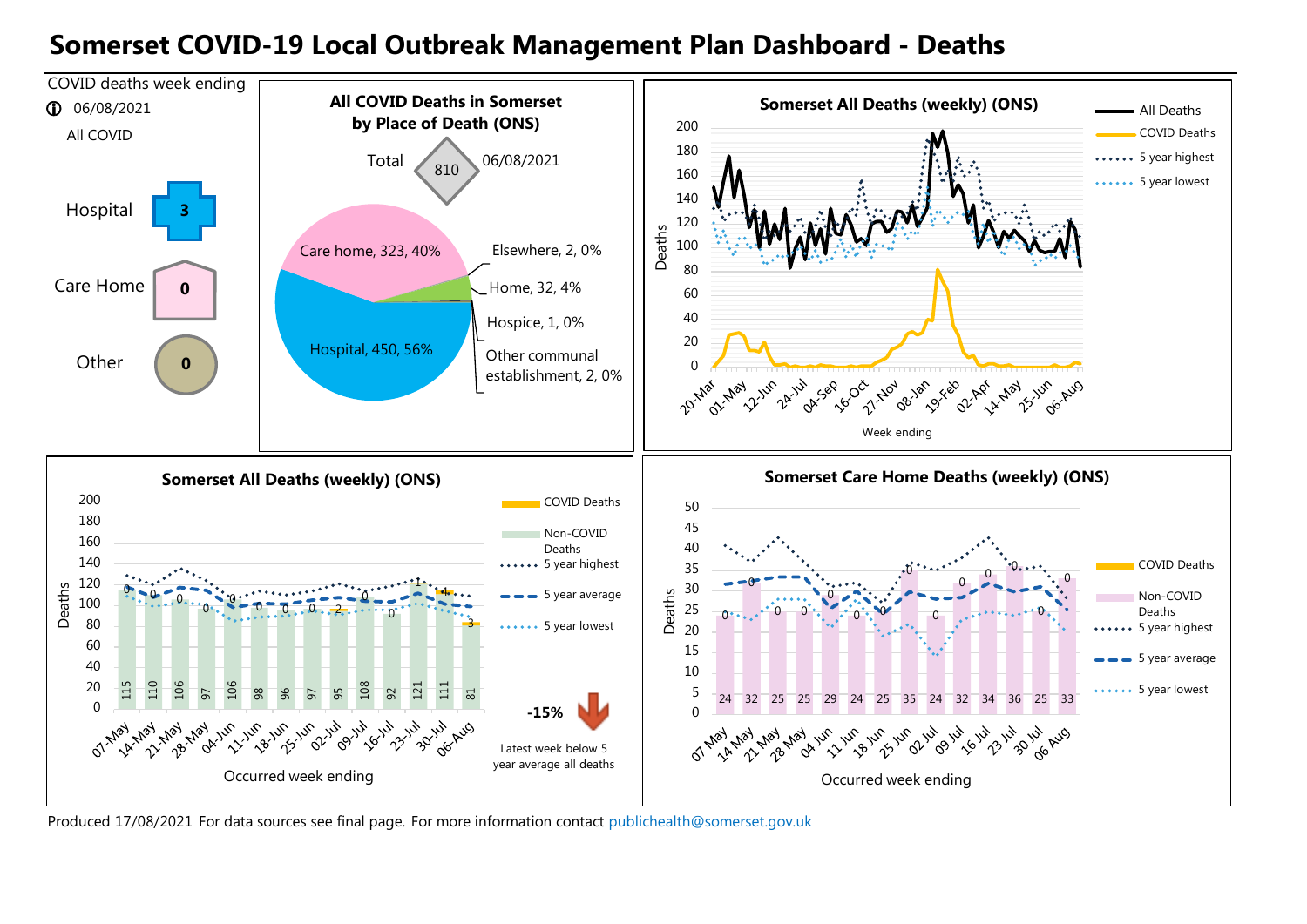### **Somerset COVID-19 Local Outbreak Management Plan Dashboard - District focus**



Produced 17/08/2021 For data sources see final page. [For more information contact](mailto:publichealth@somerset.gov.uk) publichealth@somerset.gov.uk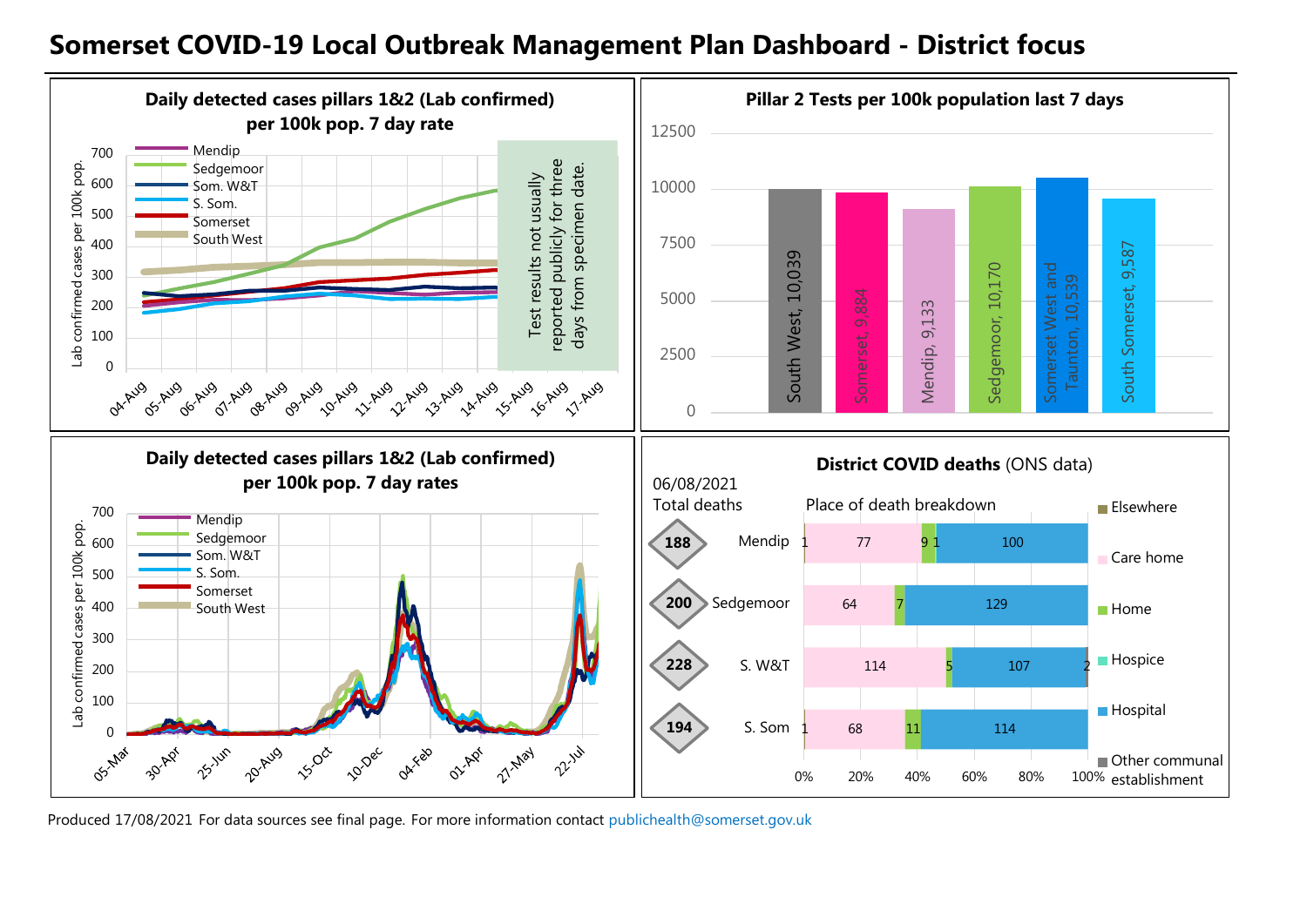## **Somerset COVID-19 Local Outbreak Management Plan Dashboard - COVID Vaccinations**

This page will be further developed once there is more routinely available data published nationally.

This vaccination data is NHS data, reported here with the agreement of the Somerset Clinical Commissioning Group. Specific queries regarding vaccination need to be directed towards the NHS. For more information on the local COVID-19 Vaccination Programme please see

### [Co](https://www.somersetccg.nhs.uk/health/local-services/health-services-during-coronavirus/covid-19-vaccinations-in-somerset/)vid-19 vaccinations in Somerset - Somerset CCG



Population numbers are based on ONS 2019 estimates hence potential for uptake over 100%.

| Percentage of $18+$ population vaccinated at least once = | 94.2% |
|-----------------------------------------------------------|-------|
| Percentage of $18+$ population vaccinated twice =         | 80.7% |